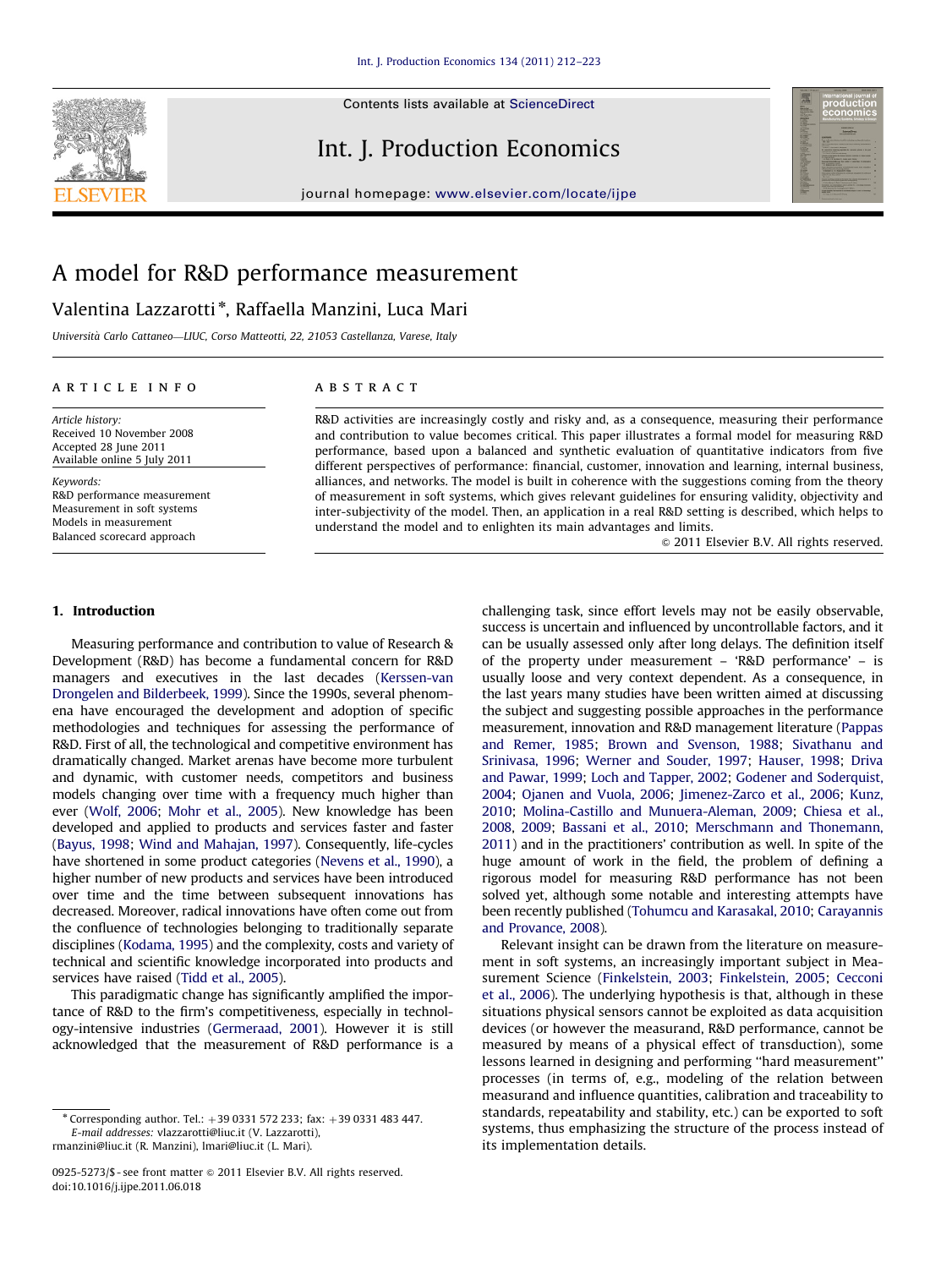This paper aims at contributing to this growing body of knowledge, focusing on the definition of a model for R&D performance measurement. The paper is organized as follows. The next section introduces some basics of measurement in soft systems, in view of interpreting them in the case of that specific non-physical quantity, which is R&D performance. Section 3 presents the proposed model of R&D performance measurement, and that in Section 4 is applied to an exemplary case. Section 5 synthesizes the highlights of this work, outlines some of its limitations, and suggests some directions for future research.

#### 2. Measurement in soft systems

An increasingly important subject of research in Measurement Science is the analysis of measurability conditions ([Rossi, 2007;](#page--1-0) [Mari, 2007](#page--1-0); [Mari et al., 2009\)](#page--1-0) for non-physical properties, to which physical transducers cannot be applied, by transferring to such ''soft'' properties what have been learned in measurement of physical quantities in many centuries of scientific and technological development. In the current literature this borderline field of analysis is termed ''measurement in soft systems'', or sometimes (more appropriately) ''measurement of soft quantities'', or even simply ''soft measurement''. Recently, an authoritative contribution to the analysis of measurement in soft systems has come from the "Guide to the expression of uncertainty in measurement'' (GUM) ([BIPM, 1995](#page--1-0)), which has thrown some new light on the classical distinction between ''direct'' and ''derived'' (or ''indirect'') measurement. The basic hypothesis is that the property intended to be measured, called in this context the ''measurand'', must be characterized by a suitable model describing, in particular, the relations between the measurand itself and other properties, generically called ''input quantities to the measurement model'' and including in particular all relevant influence quantities that could affect the measurand value. Hence, it is acknowledged that several components generally contribute to the measurand value and uncertainty, so that any measurement in which such components must be combined should be dealt with as an indirect process that includes an information processing stage. The considered measurand is indeed the output quantity obtained by processing one or more input quantities by a functional relationship that the GUM calls the (mathematical) measurement model.

In principle, such measurement models have thus the same structure for both hard and soft systems: what makes the difference is the lack of a generally agreed theory embedding a system of relations among soft quantities, analogous to the International System of Quantities ([ISO, IEC, 2007\)](#page--1-0) for physical quantities. That is why measurement in soft systems is mainly concerned with the problem of suitably selecting input quantities (in this context usually called ''indicators'', plausibly to emphasize their role of co-determining the measurand) and algorithmically combining them to obtain a value for the searched quantity, i.e., the measurand. In this context the fundamental issue arises of how to characterize measurement with respect to generic assignment of numerical values to quantities, as it could be performed by, e.g., estimation, guess, etc., so to guarantee the epistemic significance of the results. Accordingly, our attempt here is to apply some general principles of measurement in soft systems to R&D, in order to identify a model able to give as much as possible a robust and reliable measurement to R&D performance. Such a model should be able to operatively support the identification of the conditions for an objective and inter-subjective numeric characterization of R&D performance, such as they are required to consider it a ''proper case'' of measurement (see, e.g., ([Mari,](#page--1-0) [2003,](#page--1-0) [2007](#page--1-0)):

- - Objectivity: measurement results should convey information on the considered system and not the surrounding environment (which typically includes the subject who is measuring). In physical measurement systems objectivity is obtained by guaranteeing a sufficient stability and selectivity of the system, so to make its output invariant to the effects of the environment, i.e., to the variations of the influence quantities. Hence, objectivity is a condition of reliability for the information produced by the evaluation process.
- - Inter-subjectivity: measurement results should be interpreted in the same way by different subjects. In physical measurement systems inter-subjectivity is obtained by calibration, that makes the system output traceable to a standard, so that different systems traced to the same standard produce comparable results. Hence, inter-subjectivity is a condition of public interpretability for the information produced by the evaluation process.

Furthermore, the problem of characterizing measurement is made complex by its polysemy, as the following diagram highlights (see Fig. 1).

A data acquisition process (1) applied to an empirical object, i.e., the system under measurement (s), produces an information entity  $(x)$ , which is in turn processed  $(2)$  leading to a further information entity (y). Hence, the concept of (physical) measurement can be recognized as twofold:

- measurement as data acquisition (1): this is traditionally called fundamental (or also: direct) measurement;
- measurement as data acquisition + data processing  $(1+2)$ : this is called derived (or also: indirect) measurement.

Furthermore, when taking into account some, usually nonphysical, quantities a third meaning is adopted:

measurement as data processing  $(2)$ , to obtain the value  $(y)$  for a property of the object of interest  $(s)$  from some raw data  $(x)$ , under the hypothesis that such raw data actually were obtained from that object in some reliable way.

R&D performance is not generally considered a physical property, so that no physical transducers sensitive to performance can be exploited. Some analysis on the concept of derived measurement can be useful at this regards, also aimed at identifying the structural elements on which objectivity and inter-subjectivity could be obtained in this case.

According to a black box model, measurement processes can be formalized as represented in [Fig. 2](#page--1-0), i.e., the measurand is thought of as an entity that allows mapping system states to symbolic values,  $p : S \rightarrow X$ , so that measurement results are interpreted as measurand values. The case of derived measurement is just a specialization of this general model (as presented in [Fig. 3\)](#page--1-0), where thus  $p_i$ :  $S \rightarrow X_i$  and  $f : X_1 \times \ldots \times X_n \rightarrow Y$ .

Accordingly, the measurement of the measurand Y implies that a value to all input quantities  $X_i$  has been previously assigned. Since this is generally a demanding requirement, redundancies in the argument of the model  $f$  are avoided, , the quantities  $X_i$  are chosen so to be empirically independent and thus reduce the information



Fig. 1. Measurement as data acquisition and possibly data processing.